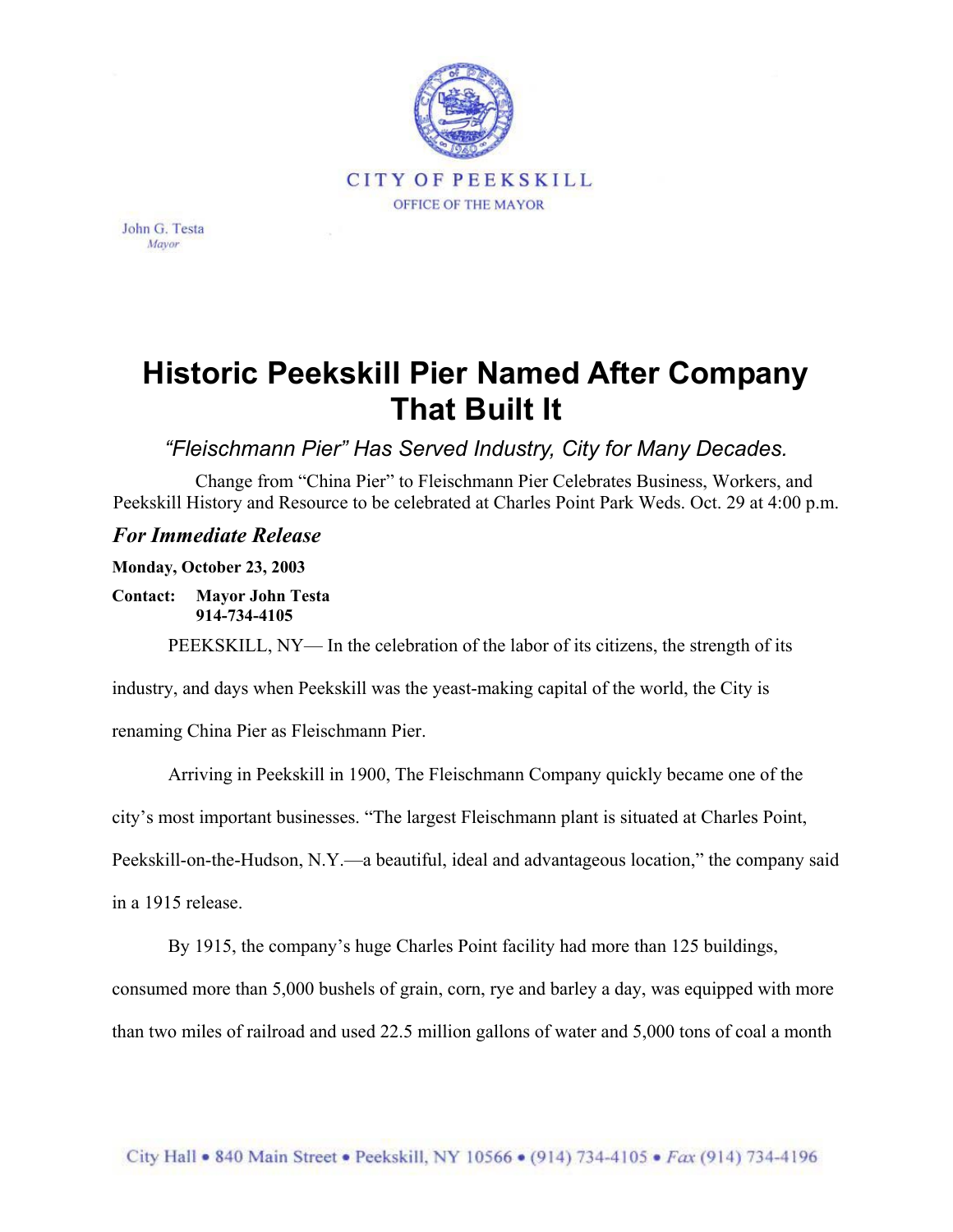Though the company changed its name to Standard Brands in 1929, locals still called it Fleischmann. With buildings containing more than 1.5 million square feet of space, the Fleischmann facility took up close to 100 acres. More than 1,000 people worked at the Fleischmann Plant at its peak, and veterans include such Peekskill notables as George Pataki, who recalls working in the Gin Building that is now the home of the Crystal Bay Restaurant.

Still, there was one significant bottleneck at the plant. "Molasses is the base of yeast," recalls Alphonsus J Collins, who worked for Fleischmann for 17 years, much of that time spent at the pier. The thick, dark liquid is put through several processes and eventually becomes the food that helps the yeast grow.

For many years, molasses came to Charles Point aboard big oceangoing ships that were unable to dock and unload their cargo because there was nowhere for them to go. Instead, the ships anchored in the Hudson, and molasses had to be discharged into barges, which then carried it to shore. Since the molasses had to be kept heated throughout this process, this approach cost Fleischmann a great deal of time, labor and money.

Peekskill resident Stuart M. Robinson had a better idea. Robinson was Fleischmann's "traffic manager." That meant he was responsible for the efficient transportation of all the goods Fleischmann consumed or produced. He realized the best way to move molasses was to build a pier dedicated to the job.

"Stuart Robinson actually went to the main office in New York City of Standard Brands and said, 'We're wasting money bringing it in barge after barge. We need to use ships,'" Collins says. So a channel 30 feet deep and 100 feet wide was dug into the Hudson, and the pier was built in 1938.

2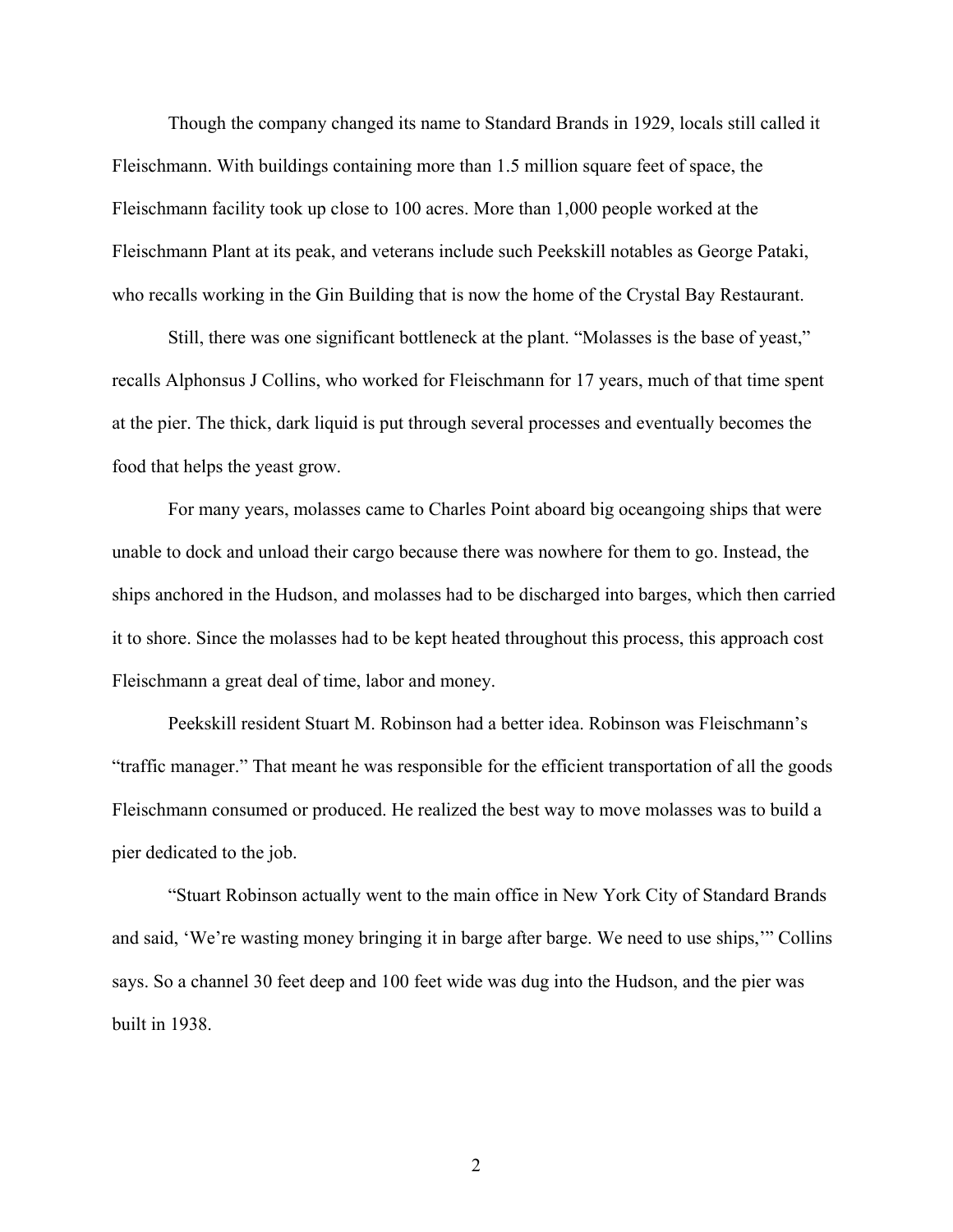Because of the job it did, Fleischmann's pier has an unusual structure. Most piers from that era are wide and low. At 500 feet in length and six feet in width, Fleischmann is long and narrow. That's because the ships that called on it were unloaded with pipes rather than cranes since they carried molasses and grain rather than crates and cases of goods. The pier was designed to unload molasses and nothing else," Collins says.

"Pieces salvaged from the one-foot diameter pipe that carried the molasses make up a sculpture that now stands near the pier's entrance. When it was restored in the 1980s, the Pier was named China Pier after some of the great sailing expeditions that departed from the Hudson River, and to pay tribute to the River's role as an engine of global commerce and of American economic development.

Former Fleischmann workers such as Collins wanted a name that was closer to home which more directly recalled Peekskill's manufacturing past. They were also perturbed by the fact that few if any vessels from China ever called at the pier and that none of the ships that departed the pier were actually headed towards the Far East. "Most of the ships were from the Caribbean," Collins says.

Mayor John Testa also believed a name change was in order and the Common Council agreed. "Peekskill has been home to some very important companies and people. It's vital that we pay tribute to the individuals and businesses that helped build America," says Mayor John Testa.

Fleischmann Pier is important not just because of its history, but as a resource for Peekskill, says Burchenal Green, executive director of the National Maritime Historical Society. "There are very few deepwater piers along the Hudson, and the Pier is one of them," she says.

3